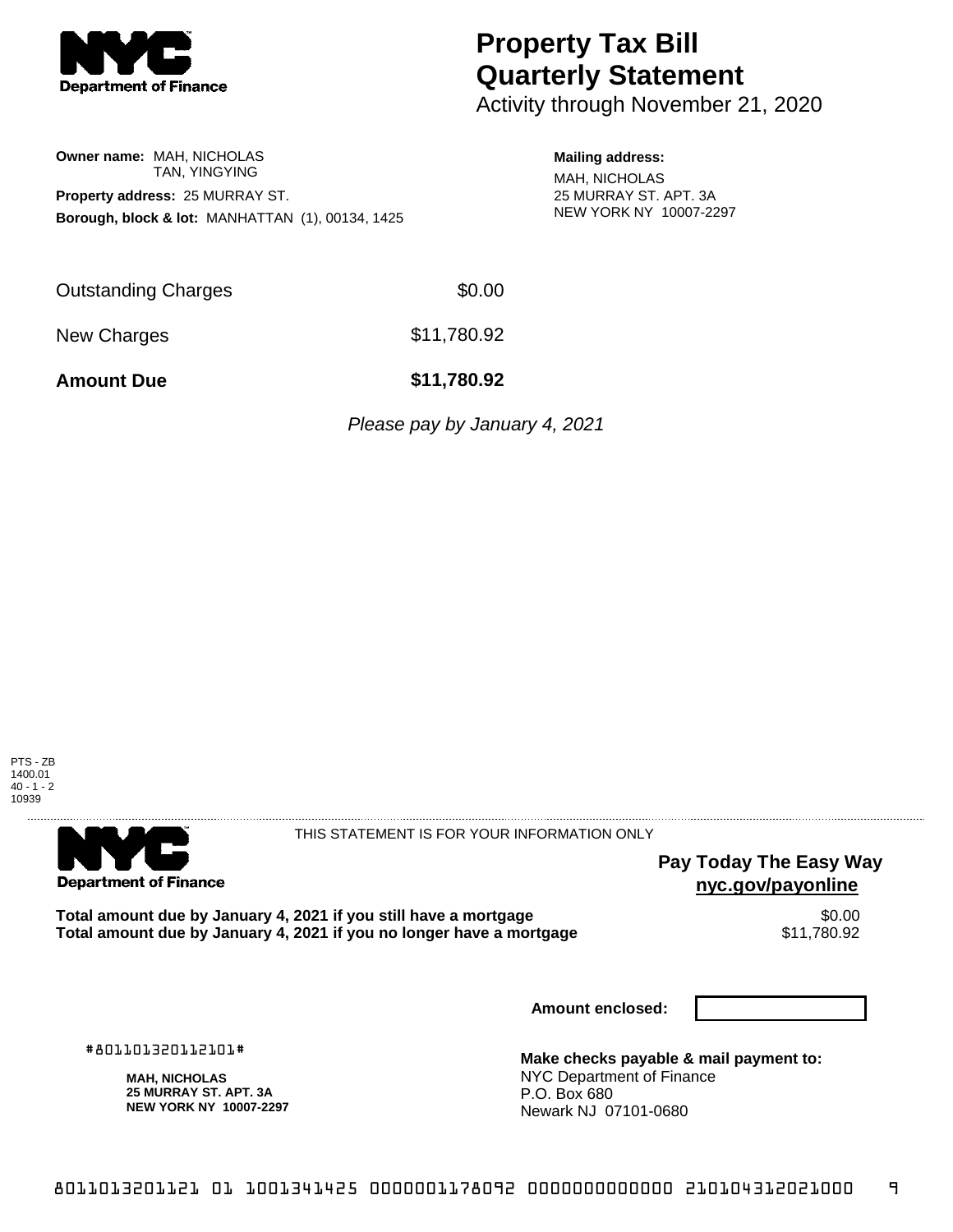

| <b>Previous Charges</b><br>Total previous charges including interest and payments |                                                                            | Amount<br>\$0.00                     |
|-----------------------------------------------------------------------------------|----------------------------------------------------------------------------|--------------------------------------|
|                                                                                   |                                                                            |                                      |
| Finance-Property Tax<br>Adopted Tax Rate<br>Co-op Condo Abatement                 | 01/01/2021<br>01/01/2021                                                   | \$12,183.36<br>$$-487.80$<br>\$85.36 |
| <b>Total current charges</b>                                                      |                                                                            | \$11,780.92                          |
|                                                                                   | How We Calculated Your Property Tax For July 1, 2020 Through June 30, 2021 |                                      |
|                                                                                   | Overall                                                                    |                                      |
| Tax class 2 - Residential More Than 10 Units                                      | <b>Tax Rate</b>                                                            |                                      |
| Original tax rate billed                                                          | 12.4730%                                                                   |                                      |
| New Tax rate                                                                      | 12.2670%                                                                   |                                      |
| <b>Estimated Market Value \$569,514</b>                                           |                                                                            |                                      |
|                                                                                   |                                                                            | <b>Taxes</b>                         |
| <b>Billable Assessed Value</b>                                                    | \$236,795                                                                  |                                      |
| <b>Taxable Value</b>                                                              | \$236,795 x 12.2670%                                                       |                                      |
| <b>Tax Before Abatements and STAR</b>                                             | \$29,047.64                                                                | \$29,047.64                          |
| Co-op/Condo Abatement 1 Unit                                                      |                                                                            | $$-5,083.36$                         |
| Annual property tax                                                               |                                                                            | \$23,964.28                          |
| Original property tax billed in June 2020                                         |                                                                            | \$24,366.72                          |
| <b>Change In Property Tax Bill Based On New Tax Rate</b>                          |                                                                            | $$-402.44$                           |

**NEW LAW:** To learn about Local Law 147, which requires residential buildings with three or more units to create a policy on smoking and share it with current and prospective tenants, visit www.nyc.gov/health/tobaccocontrol.

Please call 311 to speak to a representative to make a property tax payment by telephone.

For information about the interest rate charged on late payments, visit nyc.gov/taxbill.

## **Home banking payment instructions:**

- 1. **Log** into your bank or online bill pay website.
- 2. **Add** the new payee: NYC DOF Property Tax. Enter your account number, which is your boro, block and lot, as it appears here: 1-00134-1425 . You may also need to enter the address for the Department of Finance. The address is P.O. Box 680, Newark NJ 07101-0680.
- 3. **Schedule** your online payment using your checking or savings account.

## **Did Your Mailing Address Change?**

If so, please visit us at **nyc.gov/changemailingaddress** or call **311.**

When you provide a check as payment, you authorize us either to use information from your check to make a one-time electronic fund transfer from your account or to process the payment as a check transaction.